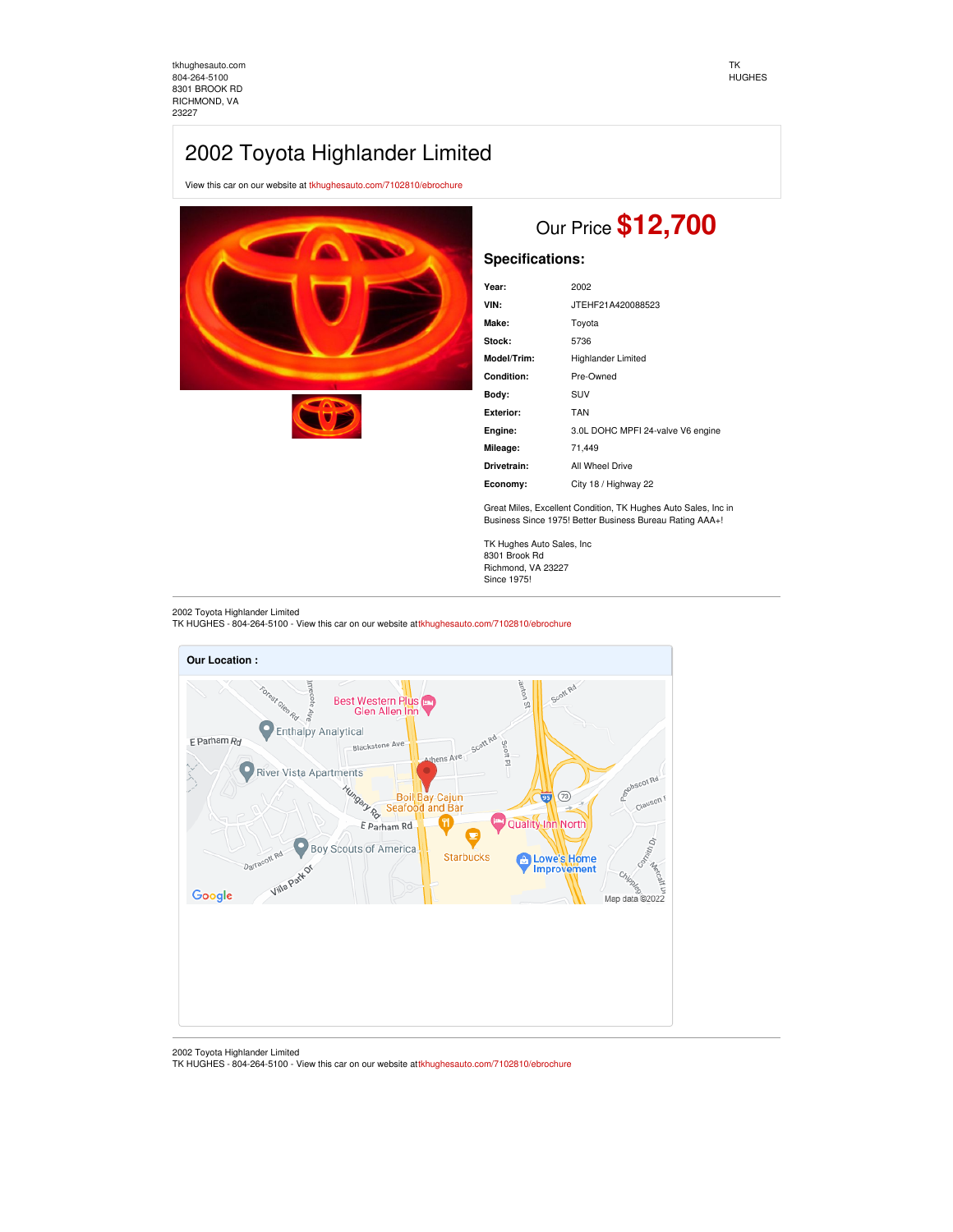### **Installed Options**

### **Interior**

- Multi-adjustable cloth front captains chairs w/height-adjustable headrests
- Cloth 60/40 split/fold-down rear seat w/recline & height-adjustable headrests
- 8-way pwr driver seat
- Center console-inc: 2 adjustable cup holders, storage compartment, floor-level storage tray - Chestnut wood-grain interior trim- Tilt steering wheel
- Leather wrapped steering wheel/shift leve
- Analog instrument cluster-inc: tachometer, LCD odometer w/twin tripmeters, water temp/fue
- gauges Warning lights-inc: seat belt, airbag, door ajar, battery, oil pressure, brake, check engine, washer fluid, low fuel
- Pwr windows/door locks- Anti-theft/engine immobilizer systems- Cruise control
- Remote keyless entry- HomeLink universal transceiver- Remote hood/fuel door re - Digital auto climate control system w/integrated multi-information display
- -<br>Premium JBL 3-in-1 AM/FM stereo w/cassette/compact disc-inc: 8 speakers, in- glass FM diversity antenna
- Digital quartz clock- Dual sun visors-inc: illum vanity mirrors, sliding exten
- Illum entry system- Door courtesy lamps- Maplight- Front seat/rear door cupholders
- Fabric door trim w/map pockets- Front/cargo area aux pwr outlets
- Cargo area tonneau cover- Cargo area grocery bag hooks

### **Exterior**

- Roof rack- Color-keyed front/rear bumpers- Rear bumper guard- Color-keyed rear spoile - Color-keyed body-side moldings- Color-keyed front/rear mud guards- Color-keyed grille
- Multi-reflector halogen headlamps w/auto-on/off- Daytime running lamps
- Integrated fog lamps- Heated color-keyed pwr mirrors- UV reduction glass
- Rear privacy glass- Variable intermittent windshield wipers
- Intermittent rear window wiper

#### **Safety**

- Multi-adjustable cloth front captains chairs w/height-adjustable headrests
- Cloth 60/40 split/fold-down rear seat w/recline & height-adjustable headrests
- 8-way pwr driver seat
- Center console-inc: 2 adjustable cup holders, storage compartment, floor-level storage tray - Chestnut wood-grain interior trim- Tilt steering wheel
- Leather wrapped steering wheel/shift leve
- Analog instrument cluster-inc: tachometer, LCD odometer w/twin tripmeters, water temp/fuel
- gauges - Warning lights-inc: seat belt, airbag, door ajar, battery, oil pressure, brake, check engine,
- washer fluid, low fuel Pwr windows/door locks- Anti-theft/engine immobilizer systems- Cruise control
- Remote keyless entry- HomeLink universal transceiver- Remote hood/fuel door releases
- Digital auto climate control system w/integrated multi-information display
- Premium JBL 3-in-1 AM/FM stereo w/cassette/compact disc-inc: 8 speakers, in- glass FM
- diversity antenna Digital quartz clock- Dual sun visors-inc: illum vanity mirrors, sliding exte
- Illum entry system- Door courtesy lamps- Maplight- Front seat/rear door cupholders
- Fabric door trim w/map pockets- Front/cargo area aux pwr outlets
- Cargo area tonneau cover- Cargo area grocery bag hooks

#### **Mechanical**

- 3.0L DOHC MPFI 24-valve V6 engine
- 4-speed automatic transmission w/intelligence & Snow Mode Full-time four wheel drive
- 4-wheel independent MacPherson strut suspension- Front/rear stabilizer bars
- (5) P225/70R16 all-season SBR BSW tires- (5) 6-spoke aluminum alloy wheels
- Pwr rack & pinion steering- Pwr 4-wheel disc brakes- 4-wheel anti-lock brakes
- 19.8 gallon fuel tank

<p style="text-align: center;"> <br /> <span style="font-size: 18.18181800842285px; color: rgb(255, 255, 255);"><span style="font-size: 26px;"><strong>T.K. HUGHES AUTO SALES, INC</strong></span></span>>>>>>style="font-size: 18.18181800842285px;" /> <span style="font-size: 18.18181800842285px;"><span style="color: rgb(0, 128, 0);"> <strong>ESTABLISHED IN&nbsp;</strong></span><span style="color: rgb(255, 255, 255);"><strong>1975</strong></span></span><span style="color: rgb(255, 255, 255); fontsize: 18px;">!&nbsp;</span></p> <p style="text-align: center;"> <br /> <br /> <span style="font-size: 18px;"><a href="mailto:tkhughesauto2@gmail.com? subject=Vehicle%20Inquiry%20Request!&body=First%20Name%3A%20%0ALast%20Name%3A%20%0AEmail%3A%20%20%0APhone%3A%0ABest%20Time%20To%20Call%3A%20%20%0A%0AStock%3A%0AY <img alt="" src="http://mothership.autorevo-powersites.com/Content/Assets/clients/af42010f-c7ec-4e02-93e2-22b2e4c4ee70/uploads/CCF12232012BBBBBBBB\_00000.JPG" style="width: 175px; height: 348px;" /></a></span><br />> <br />>< span style="color: rgb(0, 0, 255);"><span style="font-size: 72px;">&asymp;</span><span style="font-size: 72.22222137451172px;">≈</span><span style="font-size: 72px;">&asymp;</span><span style="font-size: 72.2222137451172px;">&asymp;</span><span style="font-size: 72.22222137451722x;">≈×</span><span style="font-size: 72.22222137451172px;">&asymp;</span><span style="font-size: 72px;">&asymp;</span><span style="font-size: 72.22222222137451172px;">≈</span><span style="font-size: 72.22222137451172px;">&asymp;</span><span style="font-size: 72.22222137451172px;">&asymp;</span> <span style="font-size: 72px;">&asymp;</span><span style="font-size: 72px;">&asymp;</span><span style="font-size: 72.2222137451172px;">&asymp;</span></span></span></span>></span=></span=></span=></span=></span=></span=></s <span style="font-size: 18px;"> <span style="font-size: 12px;"><span style="font-family: 'Comic Sans MS', cursive;"><span style="color: rgb(255, 255, 255);"><strong>BUY WITH CONFIDENCE FROM AN</strong></span></span></span>>br /> <br />> <br />tyle="cont-size: 20px;"><strong>&nbsp;<span style="tont-size: 28px;"><span style="color: rgb(178, 34, 34);">"A+" RATED</span></span></strong></span></span>shyation /></br></></>>cspan style="color: rgb(0, 0, 255);"><strong style="font-size: 20px;"><span style="font-size: 28px;">"</span></strong></span><strong style="font-size: 20px;"><span style="font-size: 28px;"><a href="http://www.bbb.org/richmond/business-reviews/auto-de cars/t-k-hughes-auto-sales-inc-in-richmond-va-770/#"><span style="color: rgb(0, 0, 255);">BETTER BUSINESS BUREAU</span></a><span style="color: rgb(0, 0, 255);">&quot; </span></span></strong><br /><br /> <br /> <span style="font-size: 18px;"><span style=""><strong> <span style="color: rgb(178, 34, 34);">MEMBER</span> <span style="color: rgb(178, 34, 34);">SINCE </span><span style="color: rgb(255, 255);">1985!&nbsp;</span></strong></span><br />>/>>>> </span></span></span></span></span></span></span></span></span></span></span></span--clustrong/inchimond/bu href="http://www.bbb.org/richmond/business-reviews/auto-dealers-new-cars/t-k-hughes-auto-sales-inc-in-richmond-va-770/#"><img alt="" src="http://mothership.autorevopowersites.com/Content/Assets/clients/af42010f-c7ec-4e02-93e2-22b2e4c4ee70/uploads/634335319446173140.png" style="width: 60px; height: 92px;" /></a></span><br />chr /> <u><span style="color: rgb(255, 165, 0);"><span style="margin: 0px; padding: 0px; display: block; font-family: Verdana; line-height: 15px;"><a href="http://www.bbb.org/richmond/business-reviews/auto-dealers-new-cars/t-k-hughes-auto-sales-inc-in-richmond-va-770/#reasonrating" style="margin: 0px; padding: 0px; color: rgb(226, 163, 57); outline: none;">Reason for Rating</a></span></span><span style="color: rgb(0, 0, 255);"><span style="margin: 0px; padding: 0px; display: block; font-family: Verdana; line-height: 15px;"><a href="http://www.bbb.org/business-reviews/ratings/" style="margin: 0px; padding: 0px; color: rgb(100, 133, 153); text-decoration: initial; outline:<br>none:">BBB Ratings System Overview</a></sp none;">BBB Ratings System Overview</a></span></span></u><br /><br /> <br /> <br /> <br /> <span style="font-size: 12px;"> <span style="font-family: 'Comic Sans MS', cursive;"><span style="color: rgb(255, 255);"><strong>ALSO, VOTED THE DISTRICT II&nbsp;</strong></span></span><br/></br/>/>/>/>><br/>t/>/>/>/></span><strong style="font-size: 17.77777862548828px;"><span style="font-size: 28px;"><span style="color: rgb(178, 34, 34);">&quot;QUALITY DEALER OF THE YEAR&quot;</span></span></strong><br />b </br /> /><br /> <span style="font-size: 18px;"><strong><span style="color: rgb(0, 0, 255);"><span>&quot;</span></span><span style=""><a href="http://www.viada.org/"><span style="color: rgb(0, 0, 255);">VIRGINIA INDEPENDENT AUTOMOBILE DEALERS ASSOCIATION</span></a><span style="color: rgb(0, 0, 255);">&quot;</span></span></sr></span></span></span></span></span></span></span></span></span></sp /><br /> <span style="font-size: 28px;"><span style="color: rgb(178, 34, 34);"> FOR </span><span style="color: rgb(255, 255, 255);">2009</span><span style="color: rgb(178, 34,  $34$ ;">  $\epsilon$ span style="font-size:  $36px$ ;">AND $\epsilon$ /span> $\epsilon$ /span> $\epsilon$ span style="color: rgb(255, 255, 255);">2010] $\epsilon$ /span>&phsp;  $\epsilon$ /span> $\epsilon$ /strong> $\epsilon$ hr /> $\epsilon$ hr /> $\epsilon$ hr /> $\epsilon$ hr /> $\epsilon$ hr /> $\epsilon$ hr /> $\epsilon$ hr /> $\epsilon$